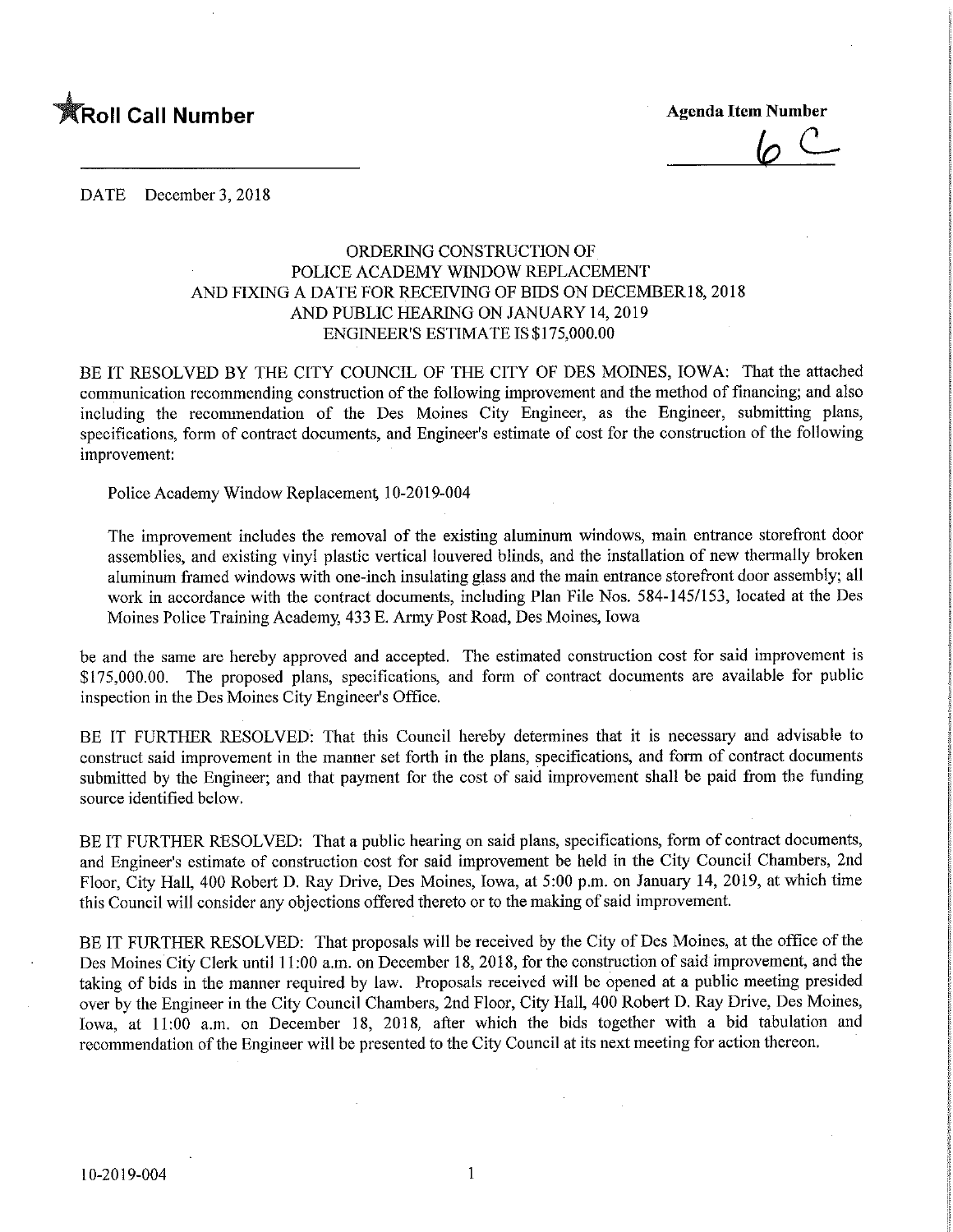

 $\varphi$  (L

DATE December 3, 2018

BE IT FURTHER RESOLVED: That an appropriate Notice to Bidders for said improvement be posted, and Notice of Public Hearing for said improvement be published m the Des Moines Register, all as provided and directed by Chapter 26 and/or 314, Code of Iowa.

(City Council Communication Number  $\frac{18}{28}$  attached.)

Moved by to adopt.

y<br>Kathleen Vanderpool Deputy City Attorney

FORM APPROVED: FUNDS AVAILABLE

Robert L. Pagen Des Moines Finance Director

Funding Source: 2018-2019 CIP, Page Building - 7, Energy Conservation, BL110, G. O. Bonds

| <b>COUNCIL ACTION</b> | <b>YEAS</b> | <b>NAYS</b> | <b>PASS</b> | <b>ABSENT</b>   | I, Diane Rauh, City Clerk of said City Council, hereby     |
|-----------------------|-------------|-------------|-------------|-----------------|------------------------------------------------------------|
| <b>COWNIE</b>         |             |             |             |                 | certify that at a meeting of the City Council, held on the |
| <b>BOESEN</b>         |             |             |             |                 | above date, among other proceedings the above was          |
| <b>COLEMAN</b>        |             |             |             |                 | adopted.                                                   |
| <b>GATTO</b>          |             |             |             |                 |                                                            |
| <b>GRAY</b>           |             |             |             |                 | IN WITNESS WHEREOF, I have hereunto set my hand            |
| <b>MANDELBAUM</b>     |             |             |             |                 | and affixed my seal the day and year first above           |
| <b>WESTERGAARD</b>    |             |             |             |                 | written.                                                   |
| <b>TOTAL</b>          |             |             |             |                 |                                                            |
| <b>MOTION CARRIED</b> |             |             |             | <b>APPROVED</b> |                                                            |
|                       |             |             |             |                 |                                                            |
|                       |             |             |             |                 |                                                            |
|                       |             |             |             |                 |                                                            |
|                       |             |             |             | Mayor           |                                                            |